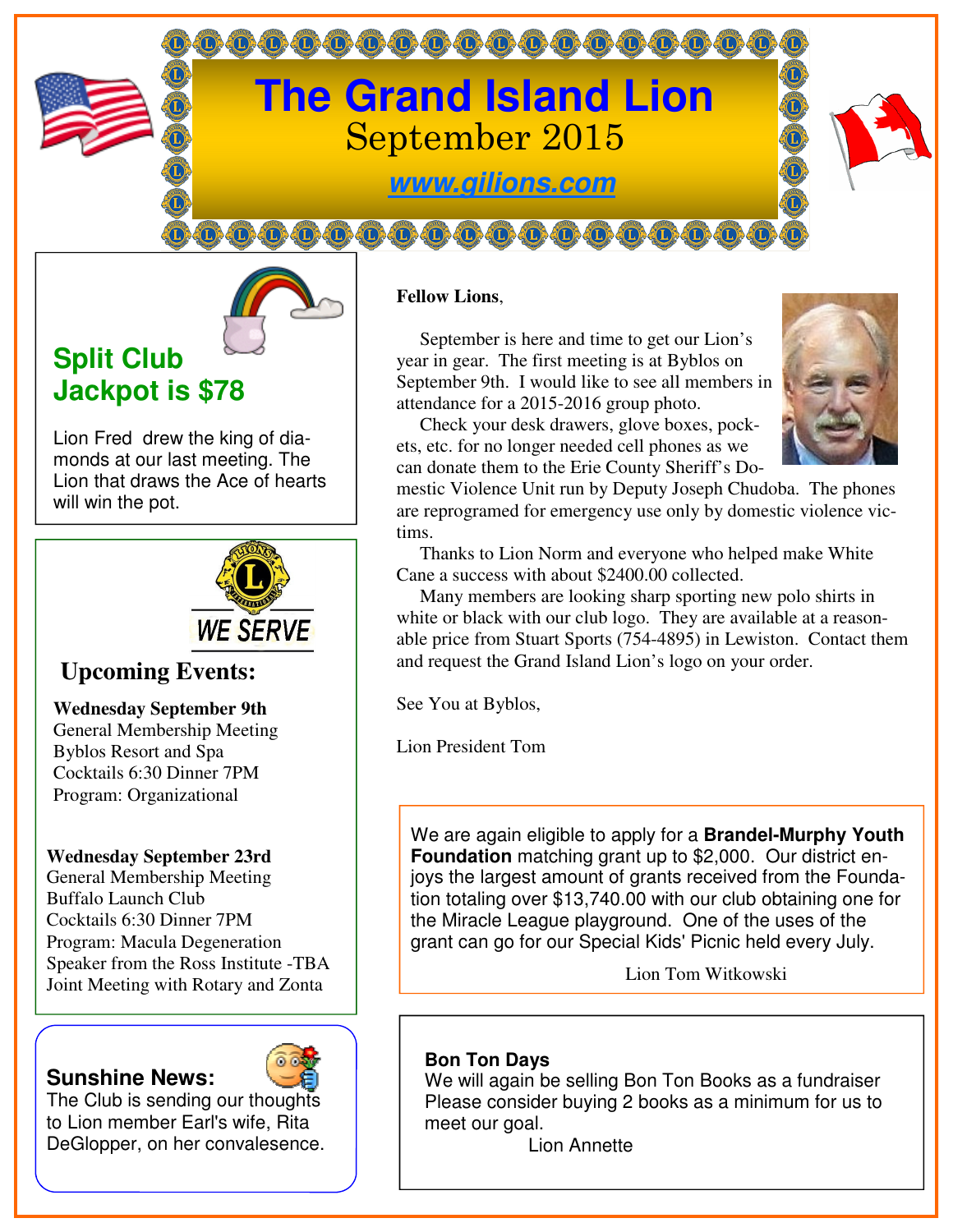## **Dining in the Dark**

Olmsted Center for Sight's (OCS) 4<sup>th</sup> annual "Dining in the **Dark"** gala will be held this year on Thursday, September 24, 2015 from 5:30 pm-9:00 pm. Please save the date and join us as we work together to serve the visually impaired community.

As you know, Dining in the Dark is our signature event, where guests are faced with the unique challenge of dining blindfolded, guided only by an instructor and the remaining senses. The purpose of this event is to raise both awareness and dollars to support programs and services offered by OCS.

Since its inception in 1907, OCS strives to help people who are blind or visually impaired achieve their highest level of independence. Community support from organizations like the WNY Lions Clubs continues to be instrumental in helping us achieve our mission.

 Tickets and sponsorship opportunities are available on our web site: http://olmstedcenter.org/event/dining-in-the-dark/ It is our hope that you and your fellow Lions will join us for this unique event. Guests will undoubtedly be left with a lasting appreciation of the daily challenges experienced by individuals who are blind. If you are unable to join us, an easy way to show your support is by purchasing advertising space in the event program.

On behalf of the Olmsted Center for Sight, we wish to thank you in advance for your consideration and look forward to seeing you at our event. If you have any questions, please contact me at 716-888-4631.

Thank you for your consideration and support. Sincerely, Lion Jeff Hirschfelt Olmsted Center for Sight

We will no longer bring our used eyeglasses to Southside Trailer. PDG Tom Reinagel has worked with Walmart for them to ship our used eyeglasses to the Lions New Jersey Eyeglass Recycling Center (LNJERC). LNJERC will only accept whole eyeglasses with clear lenses. They will not accept reading eyewear, safety eyeglasses, sunglasses, or eyeglass cases. Further, they will accept the qualified eyewear on specific days of the month. The closest Walmart, 1540 Military Road in the Falls, will only accept them in a box no bigger than 12" x 12" x 20" on Thursdays only. All other complete eye where will be brought to St. Christopher Outreach program located at St. Edmund Campus, 530 Ellicott Creek Rd., Tonawanda, NY 14150 to benefit Hopeful Ways, Inc. Nicaragua eye care missions.

Lion Tom W.



Pictured above, our Lions members enjoying our annual summer picnic on July 18th, hosted by Lion Anne and Husband Bob. A great time was had by all….

## **Loan Closet News**

8 requests were handled in August with Lions Dick, Dave, Tom R. and Tom W. handling the requests.

Lion Fred handles our north island annex.

Lion Annette

**Our September 23rd meeting** will feature a speaker from the Ross Eye Institute with the latest developments of treating Macular Degeneration, the one eye disease that has no cure yet. Additionally, we will be hosts for the island service clubs. The meeting will be held at the Buffalo Launch Club on September 23 at 6:30 PM

Lion Tom W.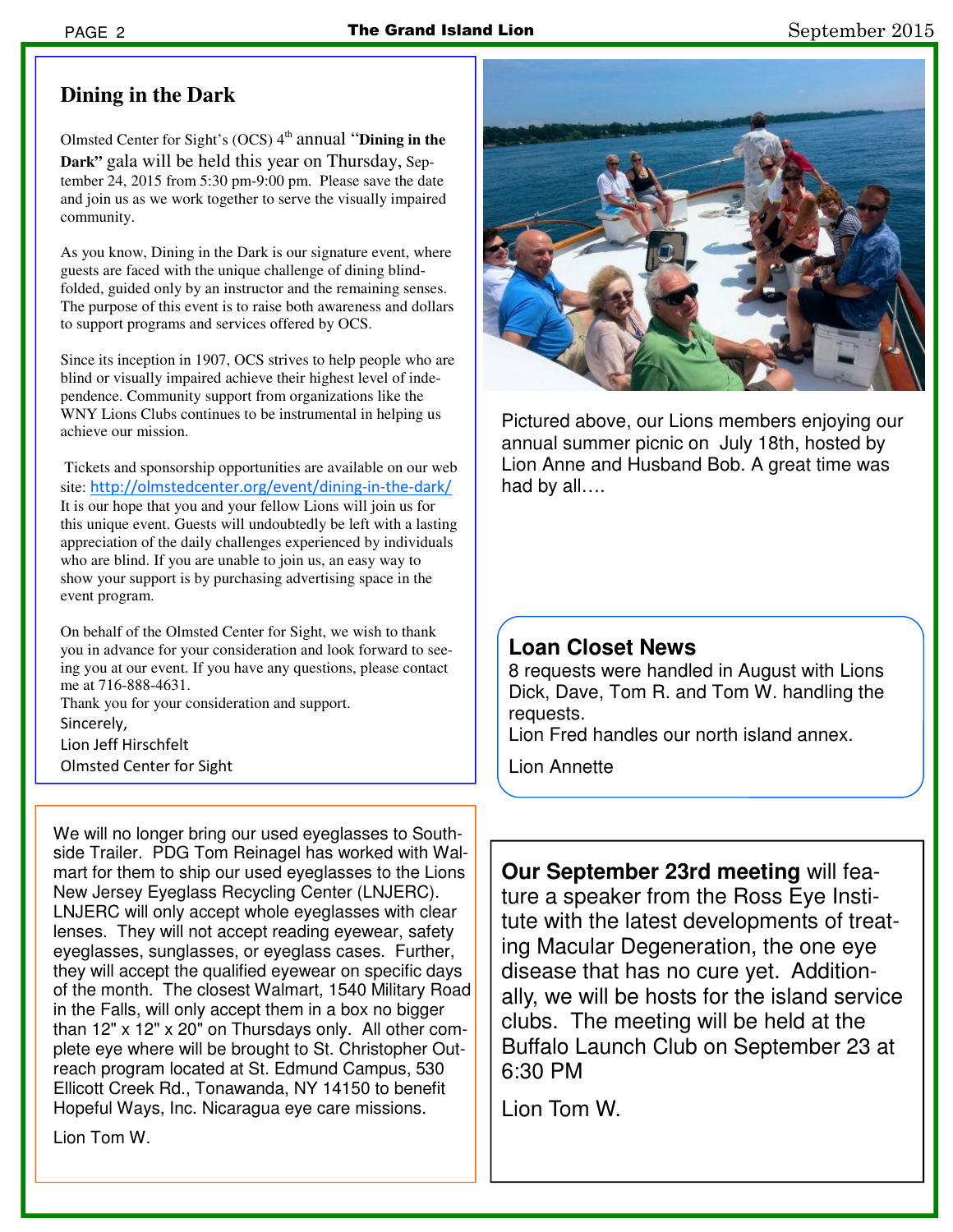

On July 15<sup>th</sup> the Grand Island Lions Club held their 57<sup>th</sup> annual "Special Kids Picnic" at the Buffalo Launch Club. Over 840 kids with special needs and their chaperones enjoyed a variety of entertainment including boat rides, pony rides, Shriner mini kar rides and face painting and entertainment by Step in Time Baton Dancers. Sabretooth and the Lions mascot, magicians and Pringles the Clown, milled through the crowd and engaged the children. Lunch included hot dogs, hamburgers, soda and popcorn. Lion Annette Boies-Lobl, picnic chairman, gave credit to the 90 volunteers who helped our club carry this out. Volunteers included Lions from other clubs in the district including Gasport, and our sister Club of Merritton Ontario, Canada as well as members of the Knights of Columbus, the High School Football Team, Kenmore Boy Scout Troop 104 and the Schnettler Face Painters. Special thanks goes to the Buffalo Launch Club for donating their facilities, to Island Prescription Center as the lead sponsor, to the boat captains and Collins Marine who donated their boats and time including the Excalibur Boat and to Tops Markets, Tim Hortons and Dunkin Donuts for their donations.